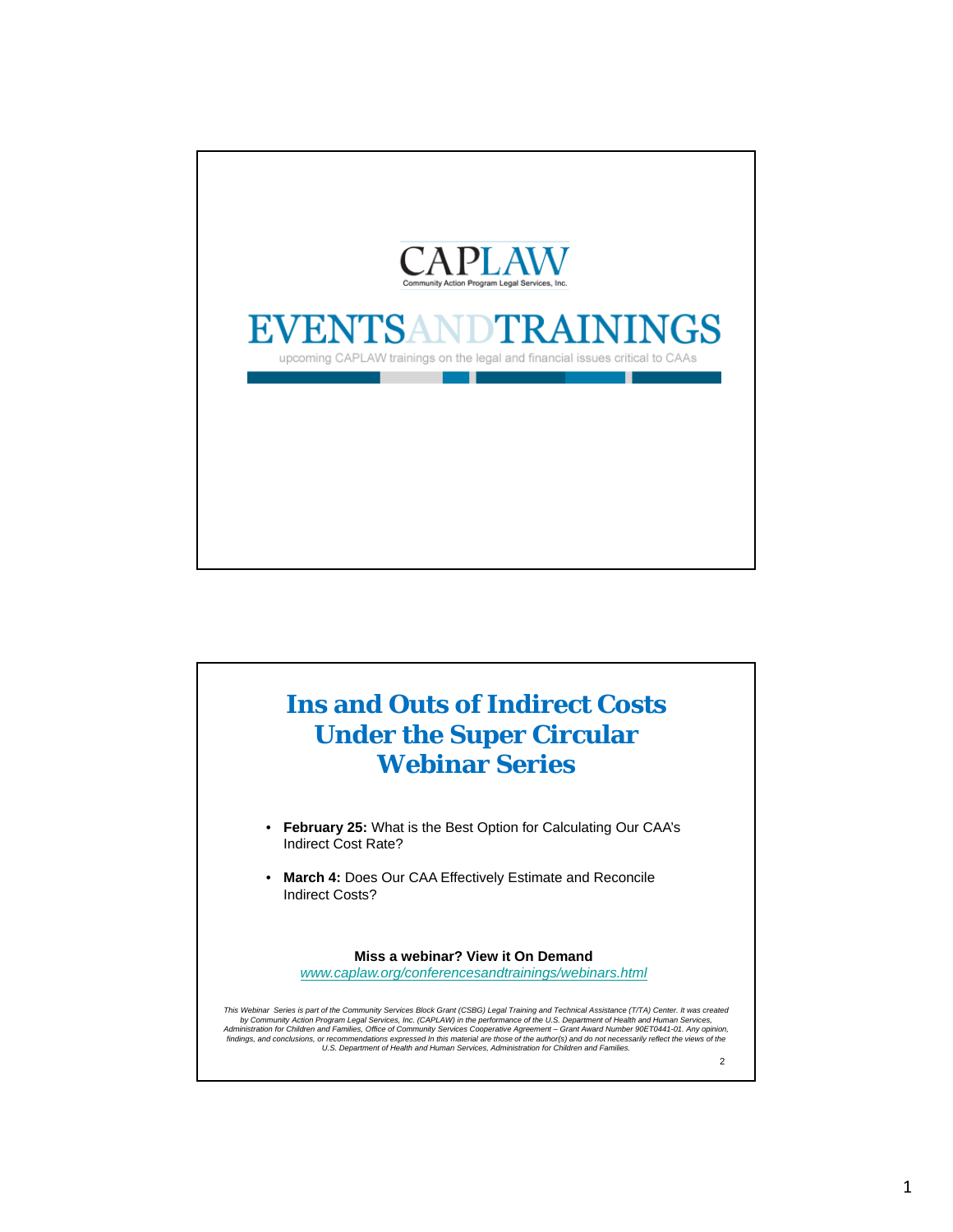

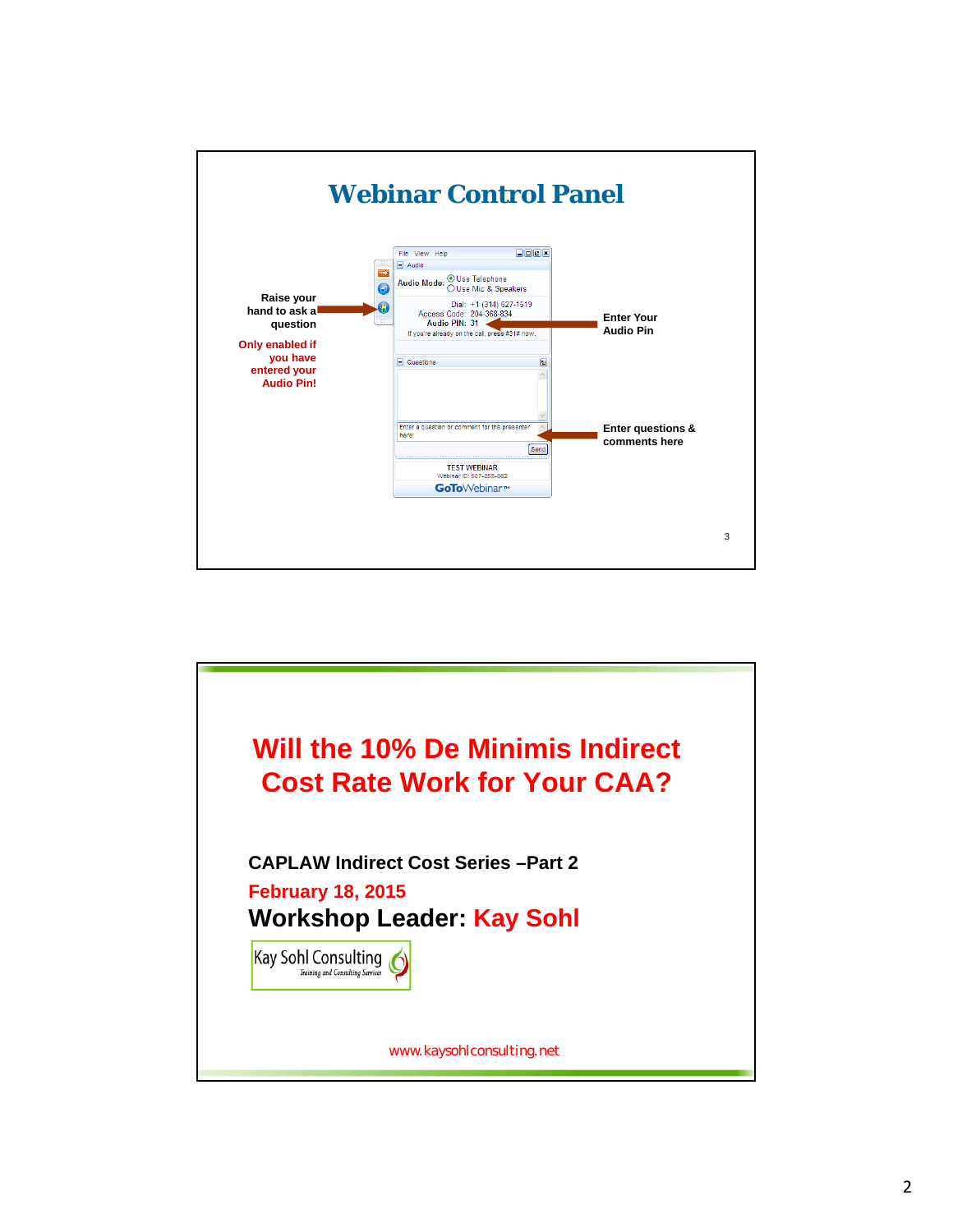

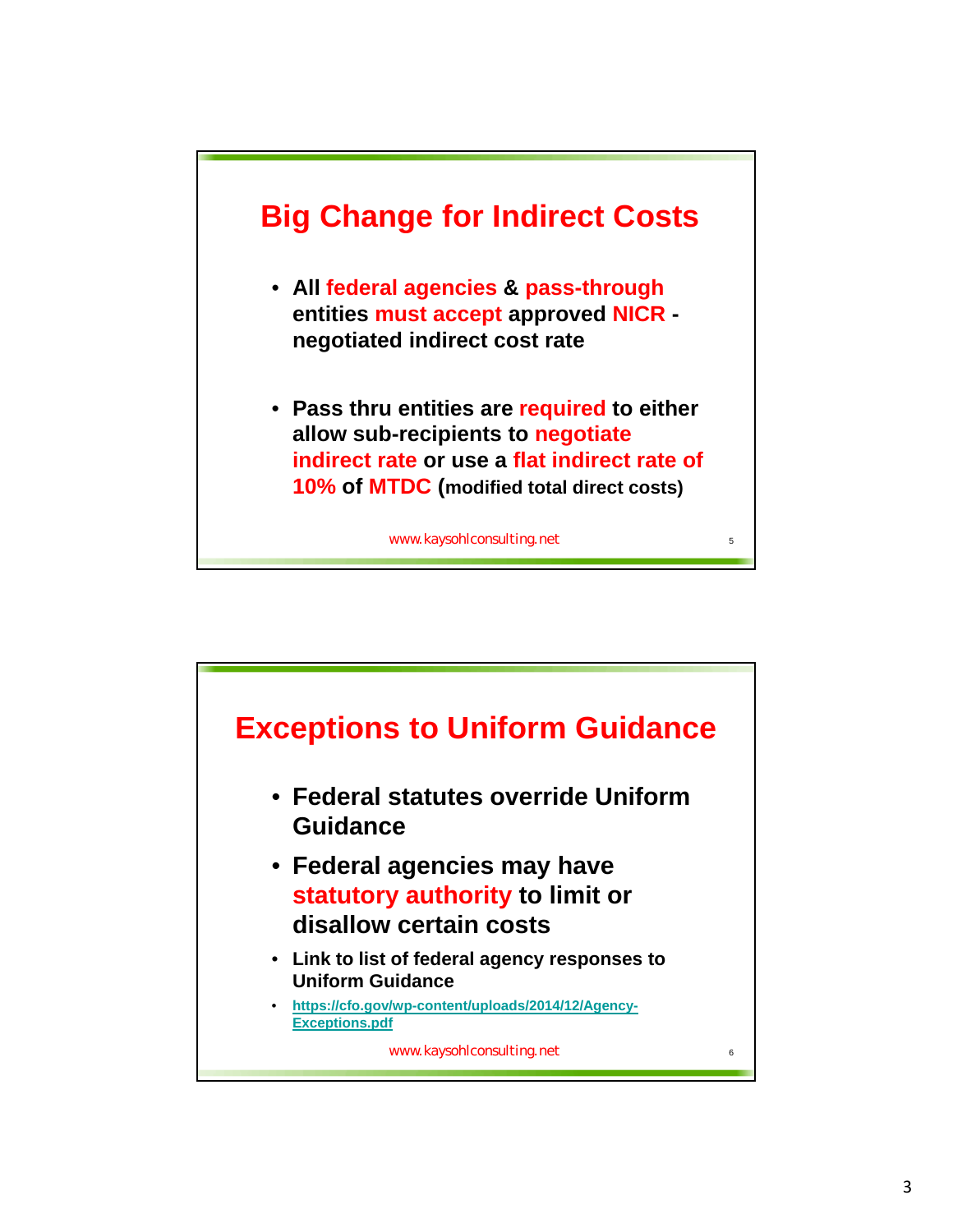

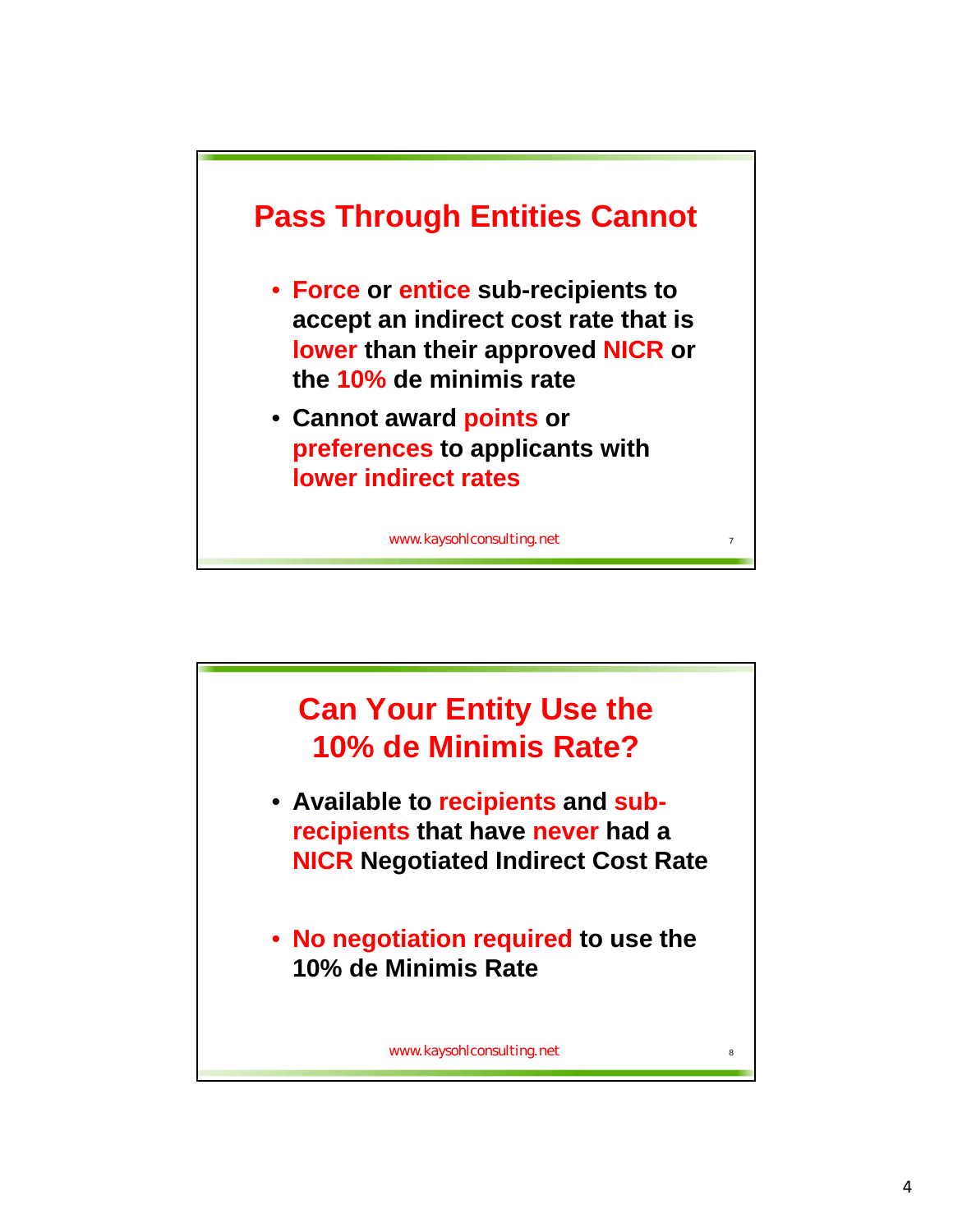

- **Identify your indirect costs**
- **Determine whether to include Facilities costs as well as Administrative costs in indirect category**
- **Create MTDC worksheet**

www.kaysohlconsulting.net

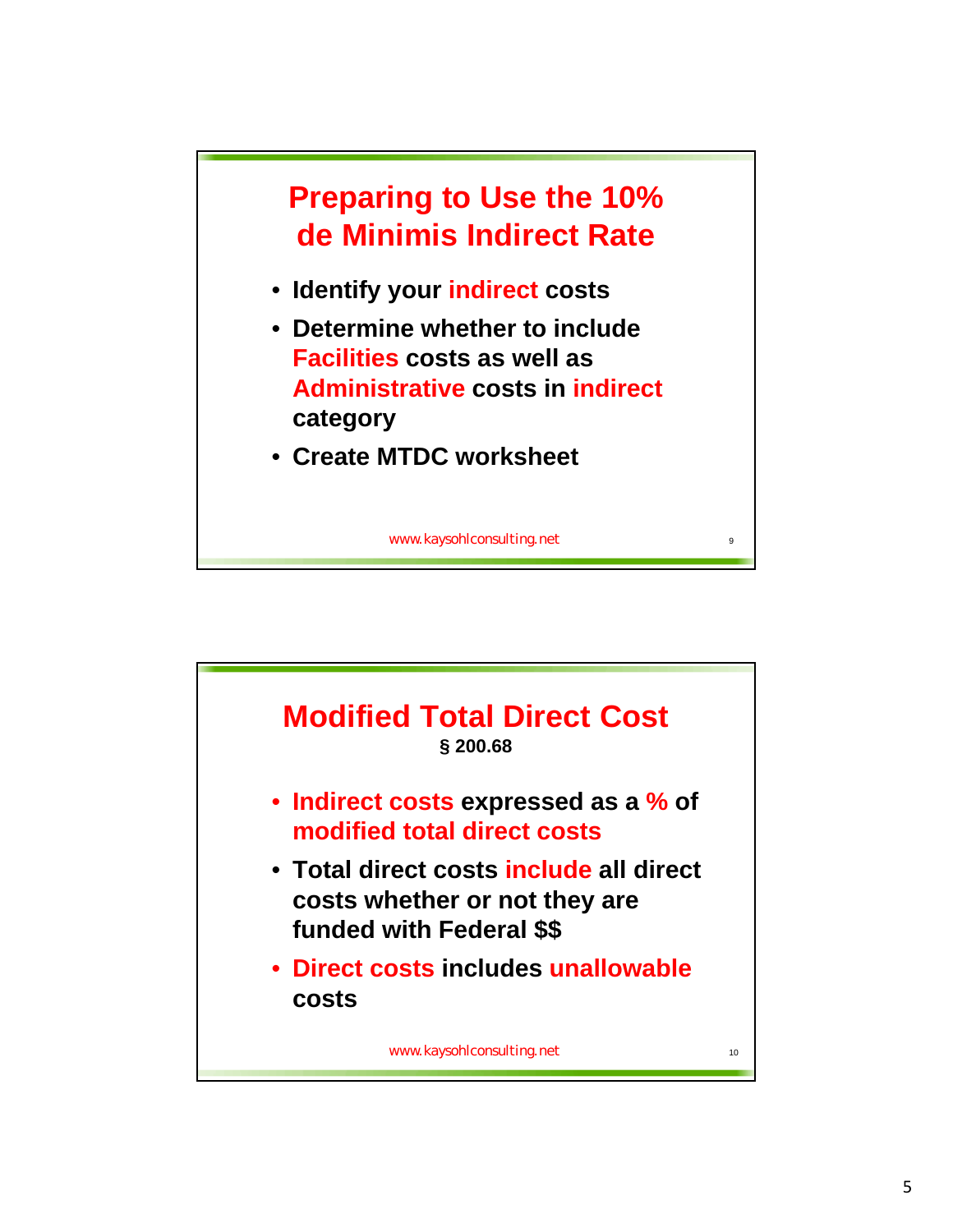

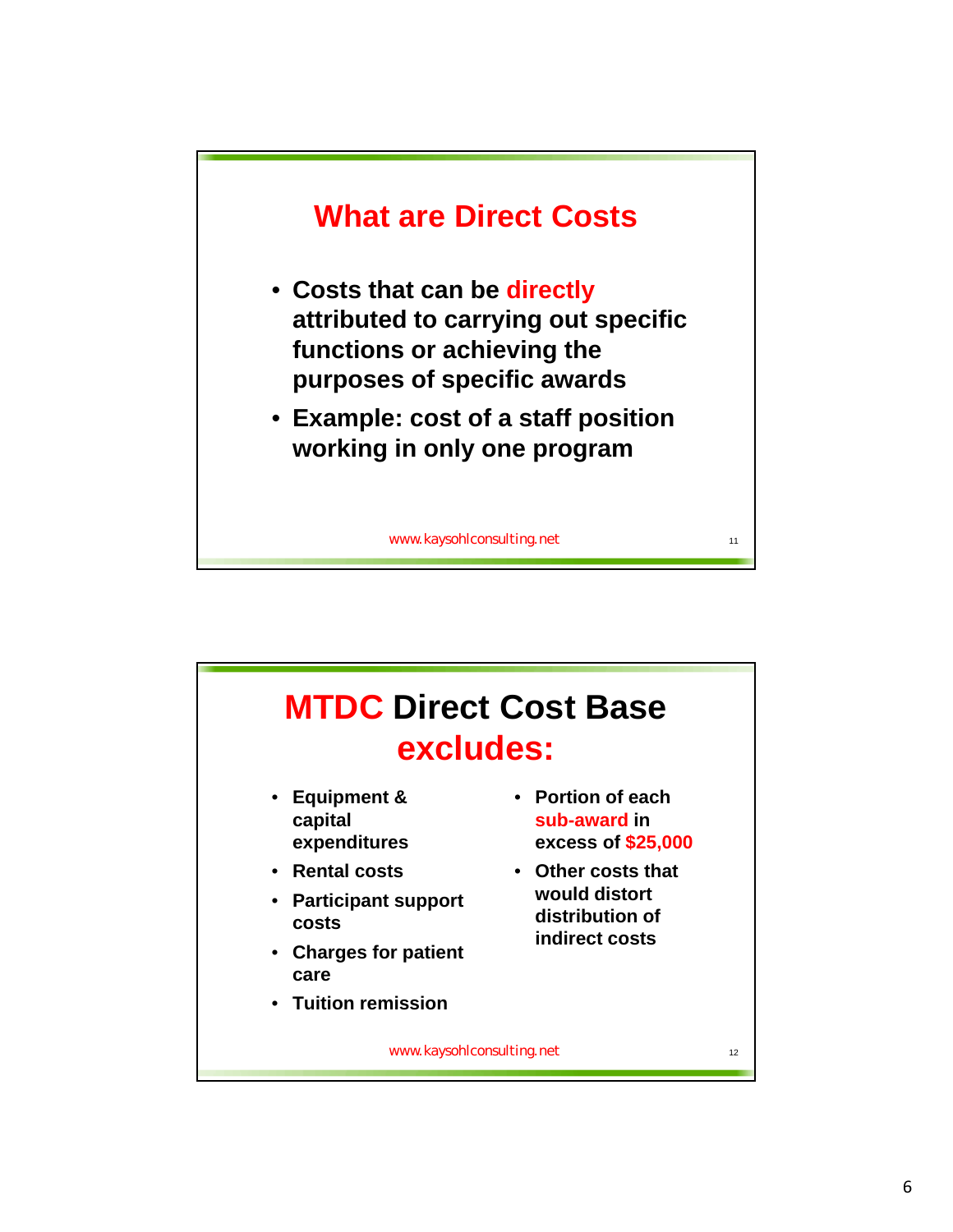

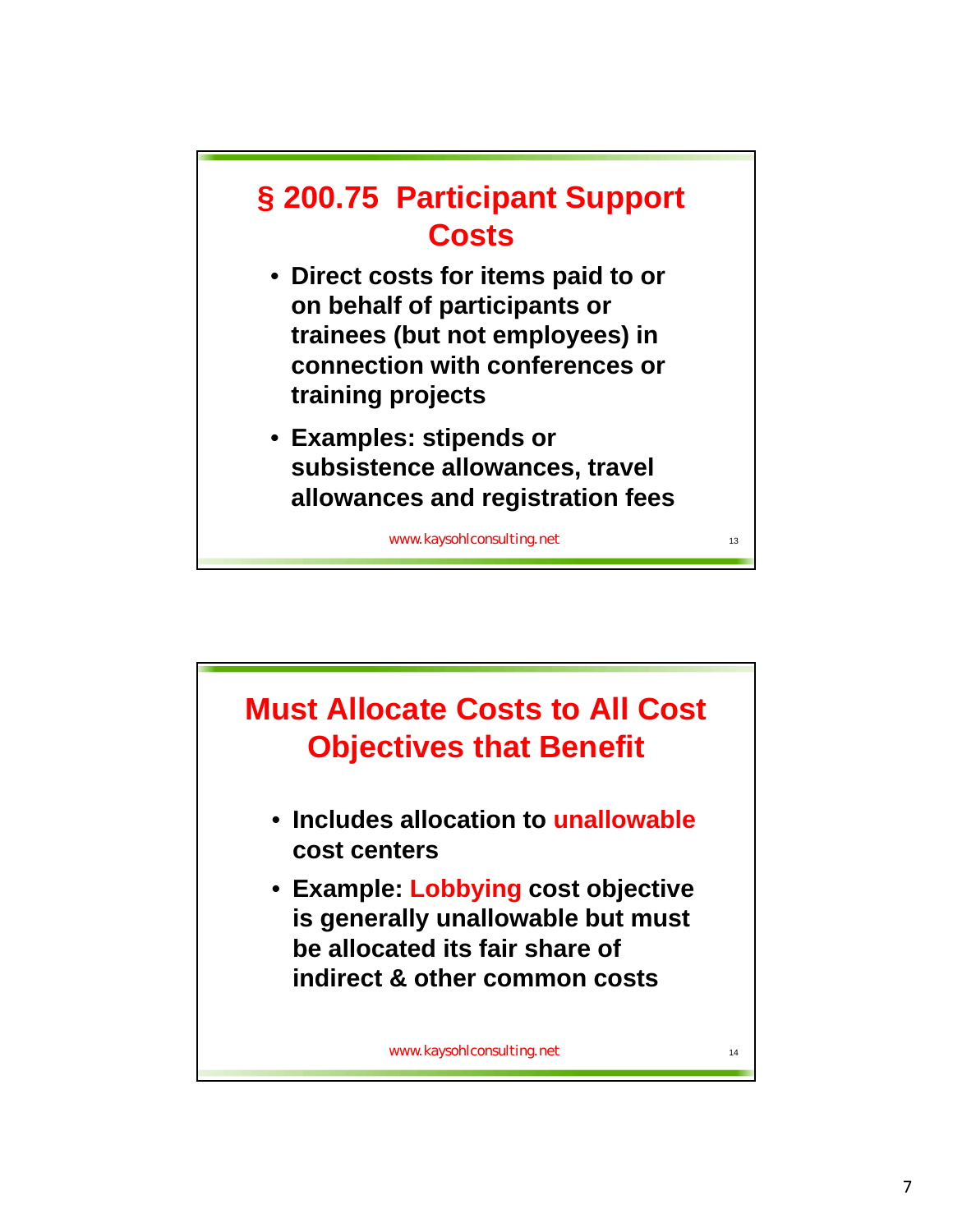

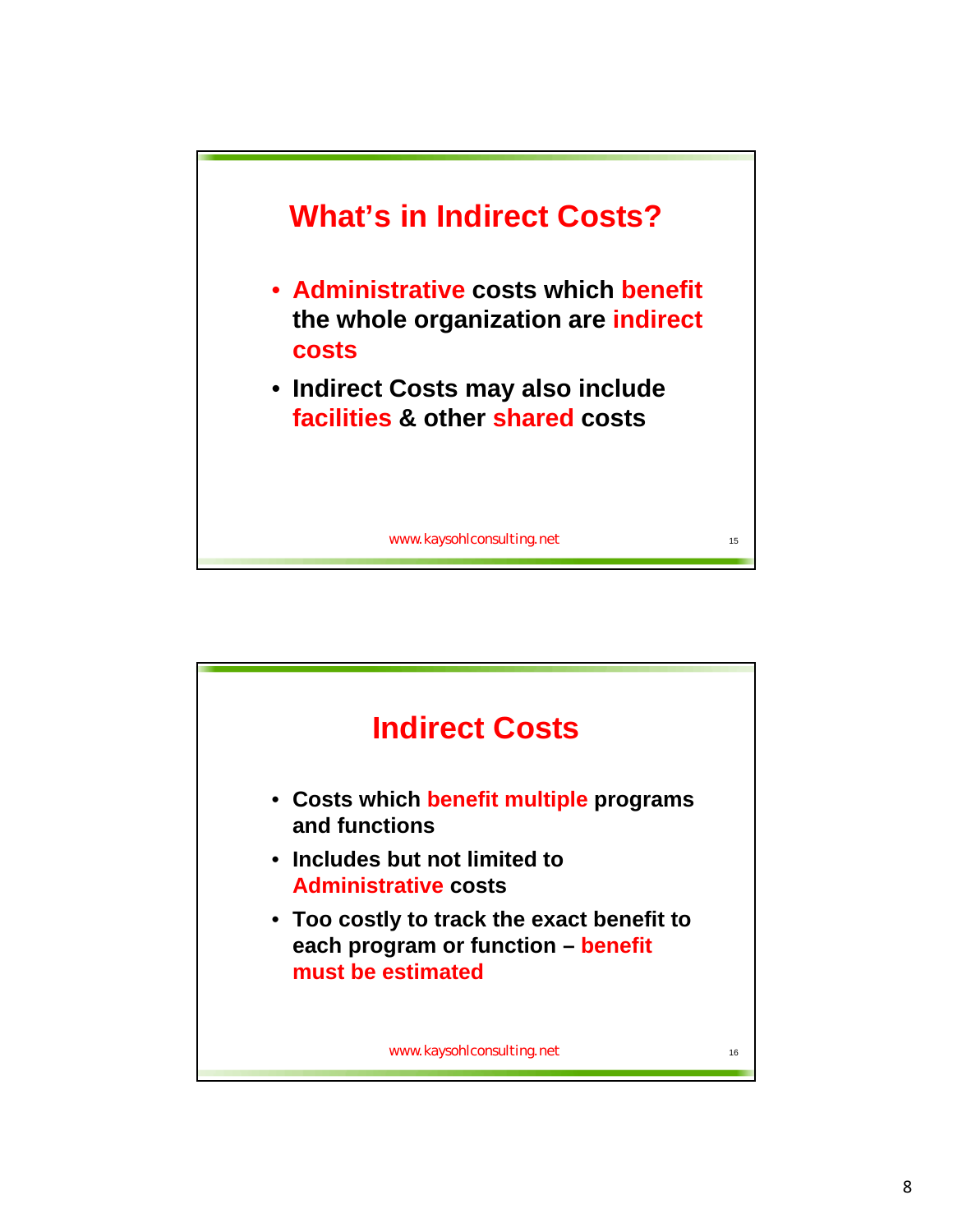

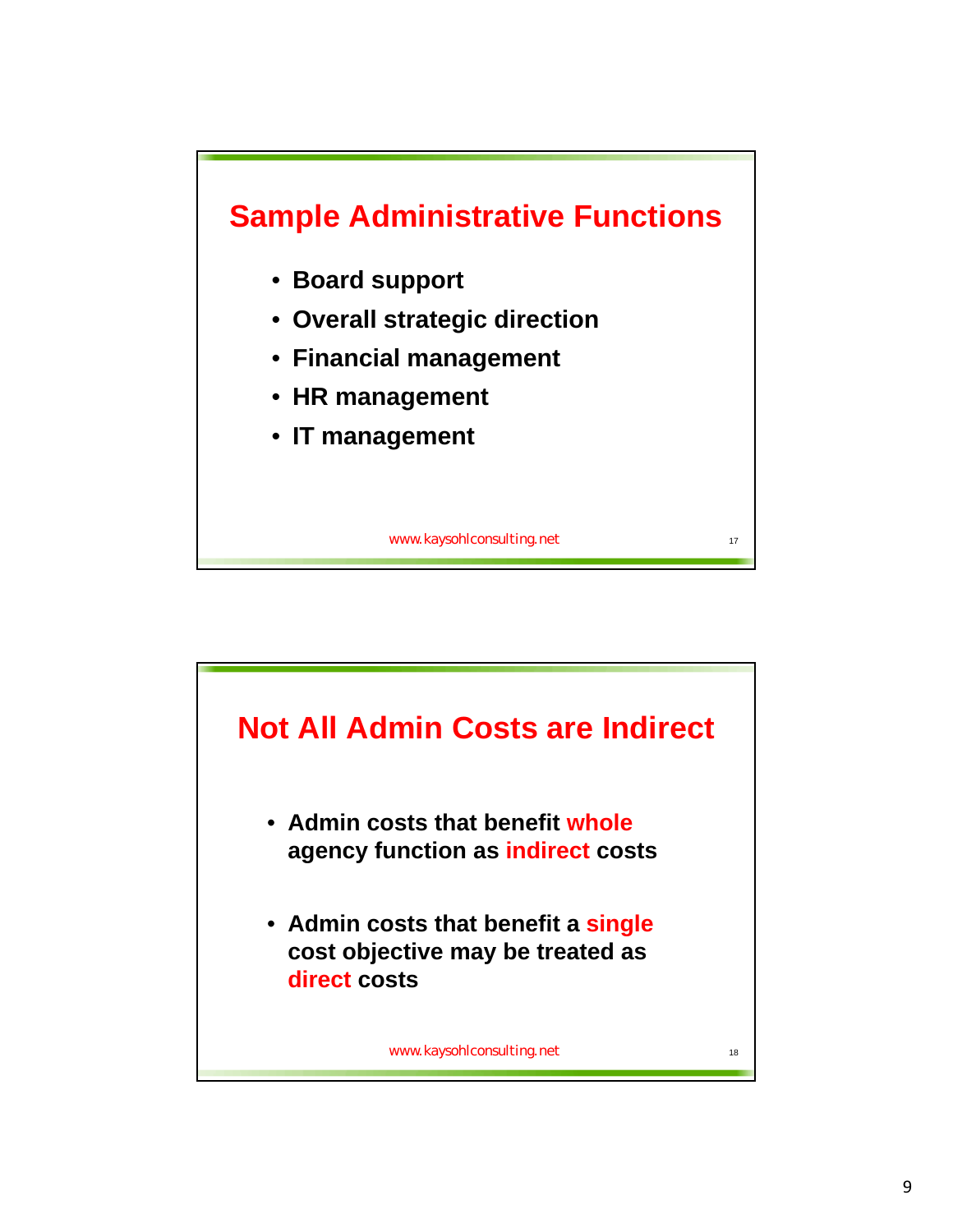

- **Facilities costs, phone systems, copiers, which benefit all cost centers can be treated as "indirect" costs**
- **Only the portion of these shared costs that are used to perform administrative functions are Admin costs – remaining shared costs are indirect but not admin**
- **Must define which costs are included in your indirect cost center to test the 10% rate**

www.kaysohlconsulting.net

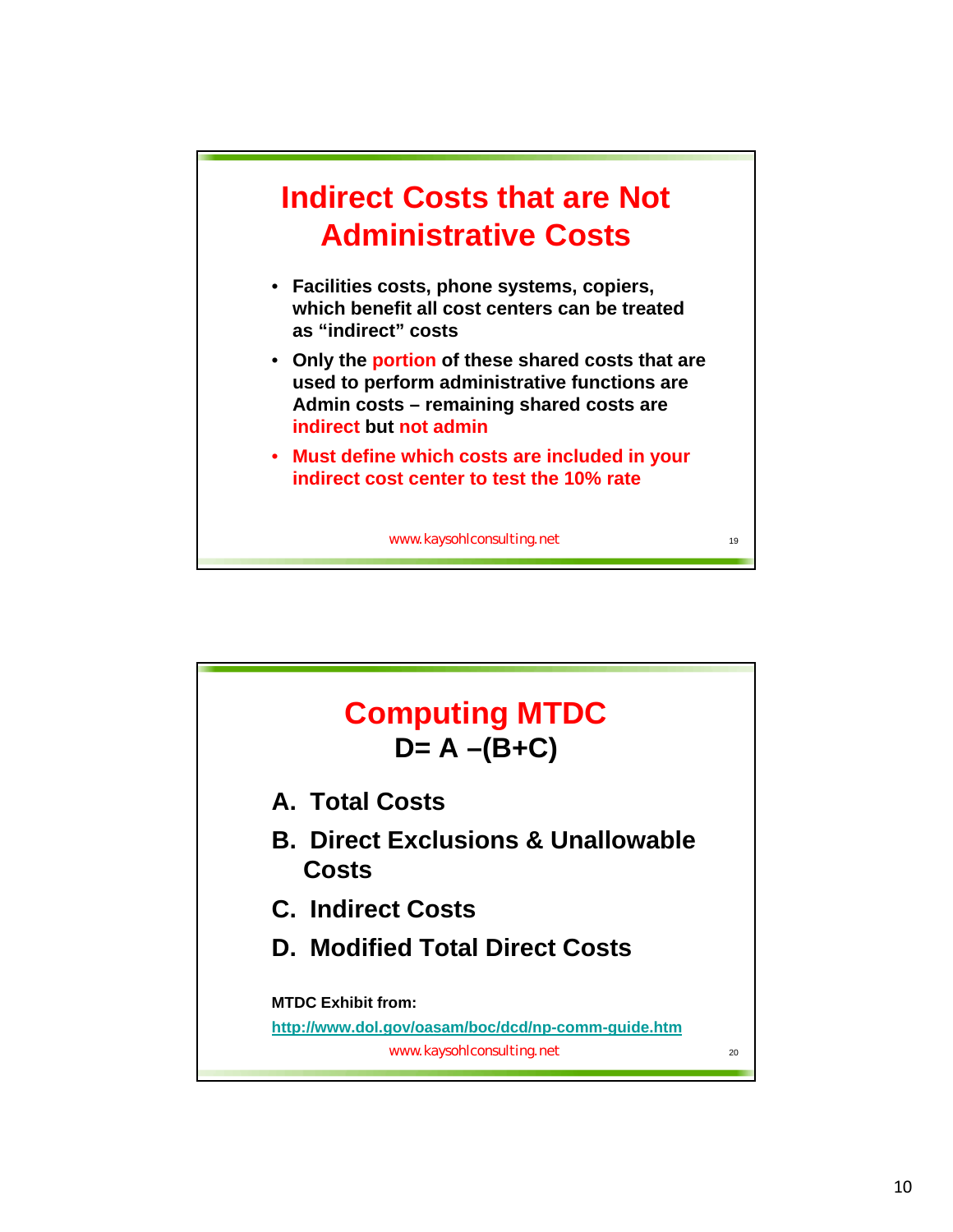|                                 | <b>Modified Total Direct Cost Base</b> |                                 |                   | <b>Indirect Cost Rate</b> |                     |                  |                  |                        |
|---------------------------------|----------------------------------------|---------------------------------|-------------------|---------------------------|---------------------|------------------|------------------|------------------------|
| <b>TOTAL</b><br><b>Expenses</b> | Unallow<br>indirect costs              | <b>Fxcluded</b><br>direct costs | Indirect<br>costs | <b>MTDC</b>               | prog 1<br>direct    | prog 2<br>direct | prog 3<br>direct | unallow<br>direct cost |
| 4,450,000                       | 10,000                                 | 40.000                          | 400,000           |                           | 4,000,000 1,000,000 | 2,100,000        | 700,000          | 200,000                |
| <b>Indirect</b>                 | 400,000                                |                                 |                   |                           |                     |                  |                  |                        |
| <b>MDTC</b><br>Indirect rate    | 4,000,000<br>0.10                      |                                 |                   |                           |                     |                  |                  |                        |
|                                 |                                        |                                 |                   |                           |                     |                  |                  |                        |
|                                 |                                        |                                 |                   | www.kaysohlconsulting.net |                     |                  |                  | 21                     |

|                          | <b>Applying Indirect Cost Rate</b> |              |          |                           |                     |           |         |             |
|--------------------------|------------------------------------|--------------|----------|---------------------------|---------------------|-----------|---------|-------------|
| <b>TOTAL</b>             | Unallow                            | Excluded     | Indirect |                           | prog 1              | prog 2    | prog 3  | unallow     |
| <b>Expenses</b>          | indirect costs                     | direct costs | costs    | <b>MTDC</b>               | direct              | direct    | direct  | direct cost |
| 4,450,000                | 10,000                             | 40,000       | 400,000  |                           | 4,000,000 1,000,000 | 2,100,000 | 700,000 | 200,000     |
| <b>Indirect Rate .10</b> |                                    |              |          | 400.000                   | 100,000             | 210,000   | 70,000  | 20,000      |
| <b>Excluded costs</b>    |                                    |              |          |                           |                     |           | 40,000  |             |
| <b>Unallow indirect</b>  |                                    |              |          |                           |                     |           |         | 10,000      |
| <b>Total Costs</b>       |                                    |              |          |                           | 1,100,000           | 2,310,000 | 810,000 | 230,000     |
|                          |                                    |              |          |                           |                     |           |         |             |
|                          |                                    |              |          | www.kaysohlconsulting.net |                     |           |         | 22          |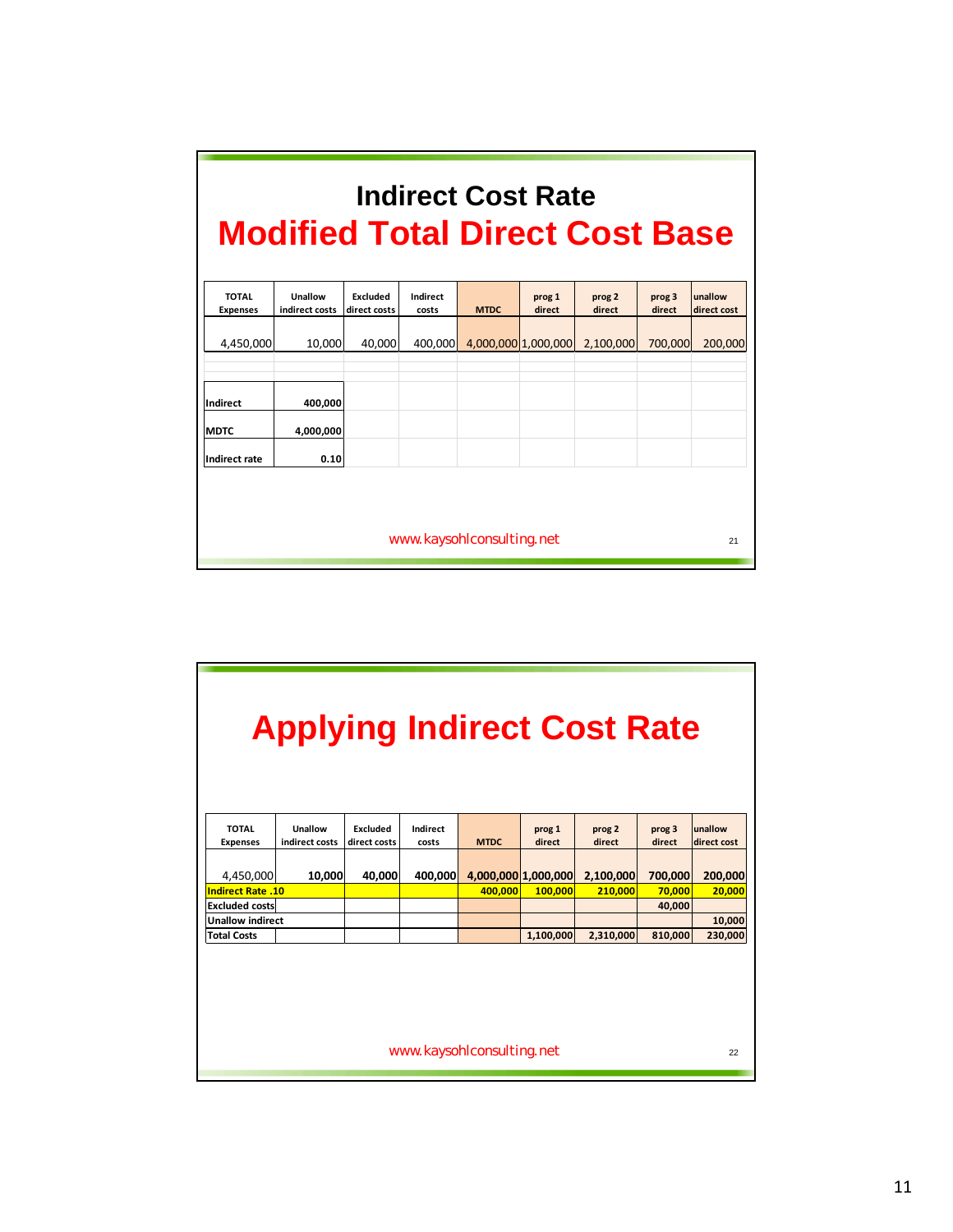| <b>TOTAL</b>    | Unallow<br>indirect | Excluded     | Indirect |             | prog 1              | prog 2    | prog 3  | unallow     |
|-----------------|---------------------|--------------|----------|-------------|---------------------|-----------|---------|-------------|
| <b>Expenses</b> | costs               | direct costs | costs    | <b>MTDC</b> | direct              | direct    | direct  | direct cost |
| 4,450,000       | 10,000              | 40,000       | 600,000  |             | 3,800,000 1,000,000 | 1,900,000 | 700,000 | 200,000     |
| Indirect        | 600,000             |              |          |             |                     |           |         |             |
| <b>MDTC</b>     | 3,800,000           |              |          |             |                     |           |         |             |
| Indirect rate   | 0.16                |              |          |             |                     |           |         |             |

|                                     |                              |                          |                   | <b>Applying 10% Limit</b> |                     |                  |                  |                        |
|-------------------------------------|------------------------------|--------------------------|-------------------|---------------------------|---------------------|------------------|------------------|------------------------|
| <b>TOTAL</b><br><b>Expenses</b>     | Unallow<br>indirect<br>costs | Excluded<br>direct costs | Indirect<br>costs | <b>MTDC</b>               | prog 1<br>direct    | prog 2<br>direct | prog 3<br>direct | unallow<br>direct cost |
| 4,450,000                           | 10,000                       | 40,000                   | 600,000           |                           | 3,800,000 1,000,000 | 1,900,000        | 700,000          | 200,000                |
| <b>De Minimis Rate 10%</b>          |                              |                          | $-380,000$        | 380,000                   | 100,000             | 190,000          | 70,000           | 20,000                 |
| <b>Indirect Costs</b><br>above 10 % |                              |                          | $-215,000$        |                           |                     |                  |                  | 215,000                |
| <b>Excluded costs</b>               |                              | $-40000$                 |                   |                           |                     |                  | 40,000           |                        |
| Unallow<br>indirect costs           | $-10000$                     |                          |                   |                           |                     |                  |                  | 10,000                 |
| <b>Total Costs</b>                  | 0                            | $\mathbf{0}$             | 5,000             |                           | 1,100,000           | 2,090,000        | 810,000          | 445,000                |
|                                     |                              |                          |                   |                           |                     |                  |                  |                        |
|                                     |                              |                          |                   | www.kaysohlconsulting.net |                     |                  |                  | 24                     |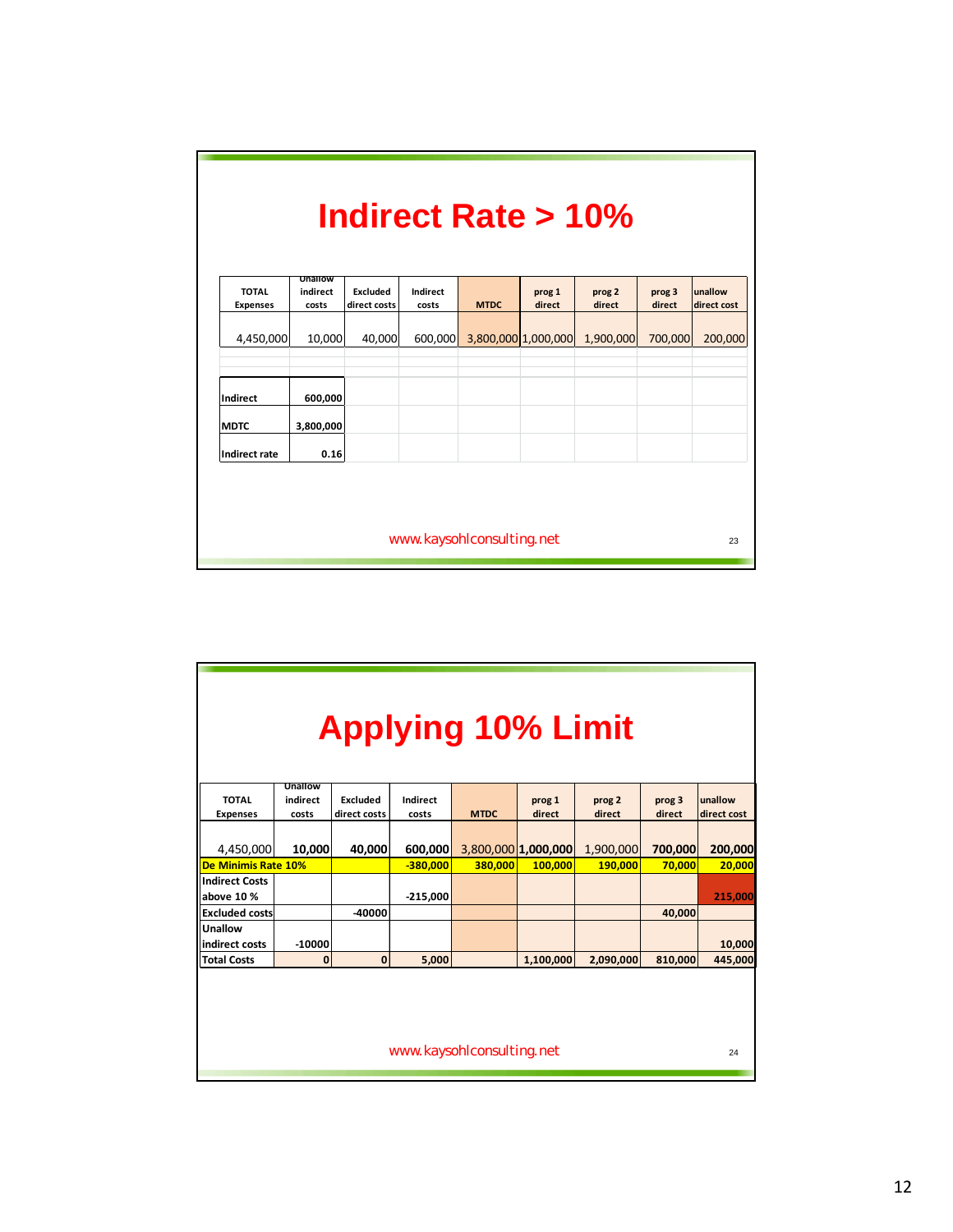

- **Obtain a negotiated indirect cost rate (NICR) = to your actual rate**
- **Identify indirect costs which can be redefined as direct**
- **Accept the 10% de minimis rate and identify unrestricted sources to cover the excess indirect costs**

www.kaysohlconsulting.net

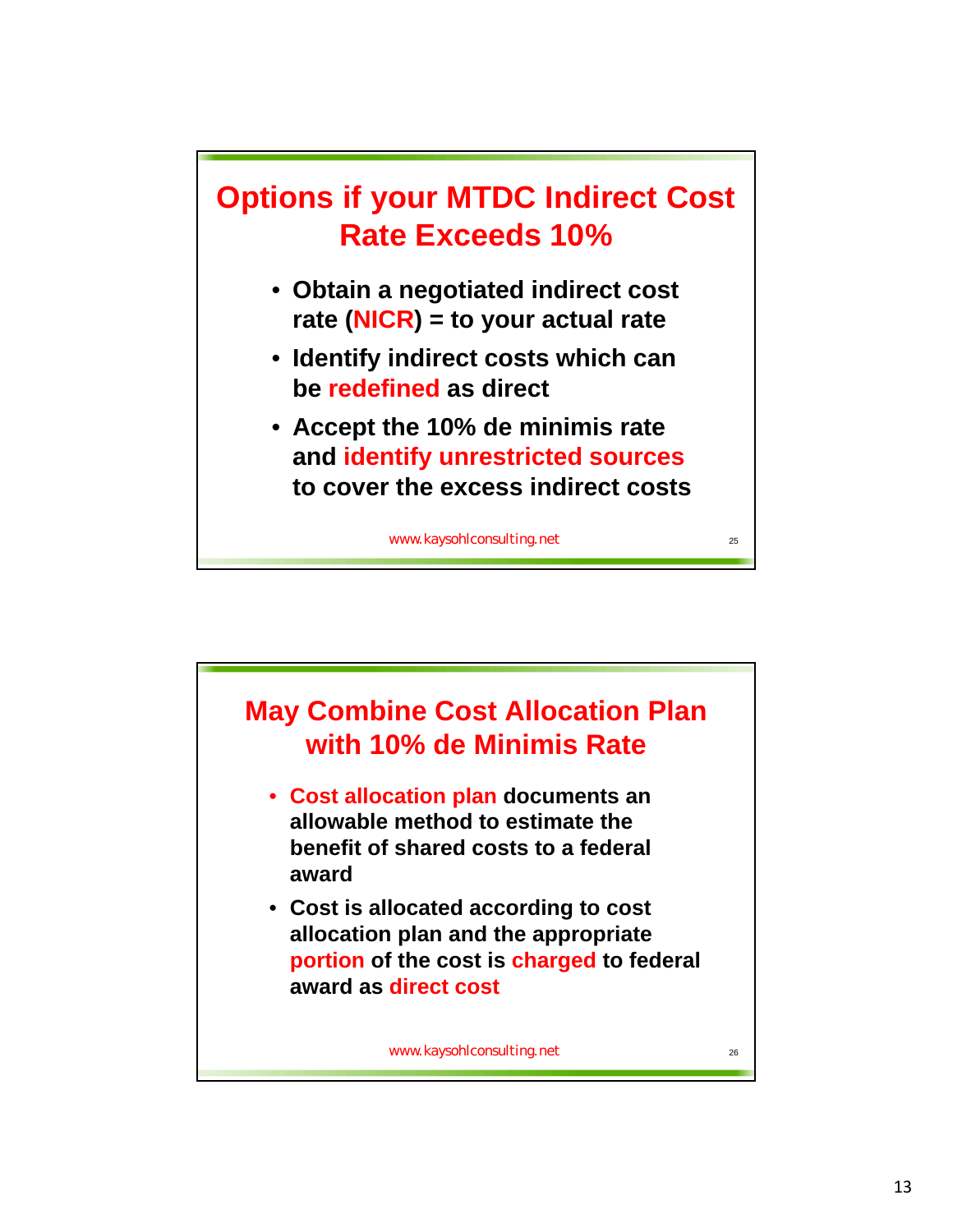

|                                     |                                  |                          |                       | Impact of 5%<br><b>Admin Cost Limitation</b> |           |           |         |                                       |
|-------------------------------------|----------------------------------|--------------------------|-----------------------|----------------------------------------------|-----------|-----------|---------|---------------------------------------|
| <b>TOTAL Expenses</b>               | <b>Unallow indirect</b><br>costs | Excluded<br>direct costs | <b>Indirect costs</b> | <b>MTDC</b>                                  | Award 1   | Award 2   | Award 3 | <b>Unrestricted</b><br><b>Sources</b> |
| 4,450,000                           | 10,000                           | 40,000                   | 400,000               | 4,000,000                                    | 1,000,000 | 2,100,000 | 700,000 | 200,000                               |
| <b>Indirect Rate</b><br>.10         |                                  |                          |                       | 400.000                                      | 100,000   | 210,000   | 70,000  | 20,000                                |
| 5% Admin<br>limitation<br>$-50,000$ |                                  |                          |                       |                                              | 50,000    |           |         |                                       |
| <b>Excluded costs</b>               |                                  |                          |                       |                                              |           |           | 40,000  |                                       |
| Unallow<br>indirect                 |                                  |                          |                       |                                              |           |           |         | 10,000                                |
| <b>Total Costs</b>                  |                                  |                          |                       |                                              | 1.050.000 | 2,310,000 | 810.000 | 280,000                               |
|                                     |                                  |                          |                       | www.kaysohlconsulting.net                    |           |           |         | 28                                    |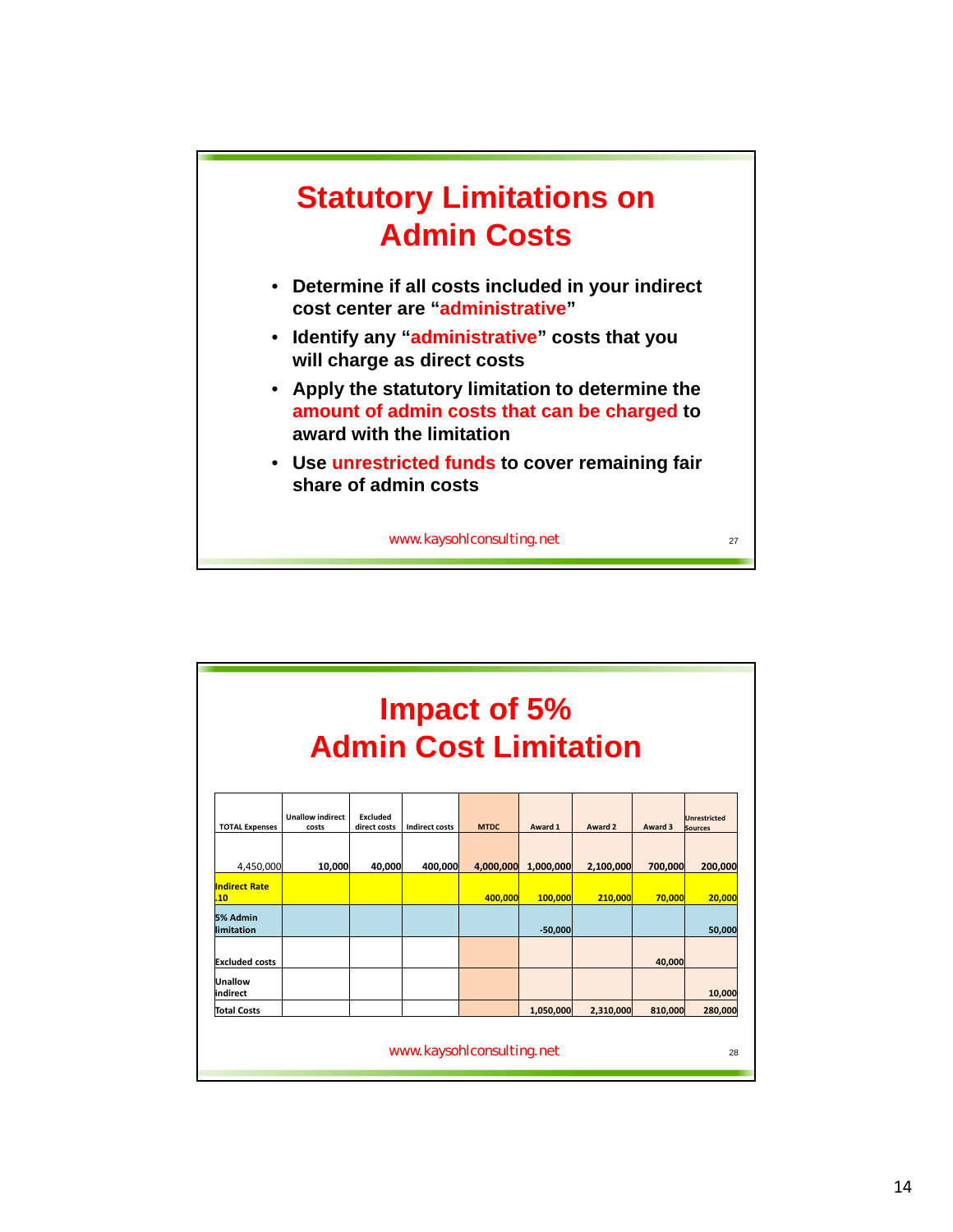

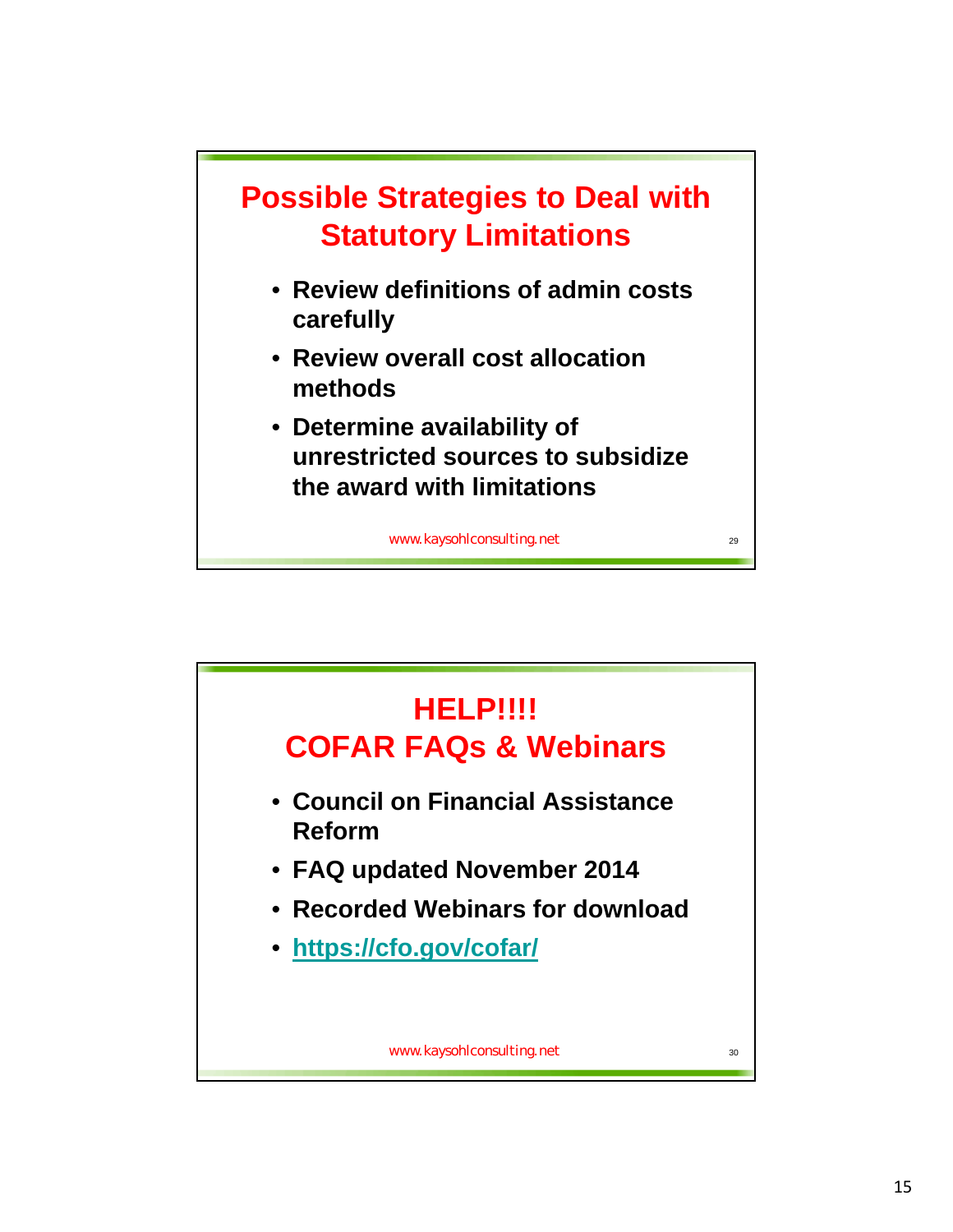

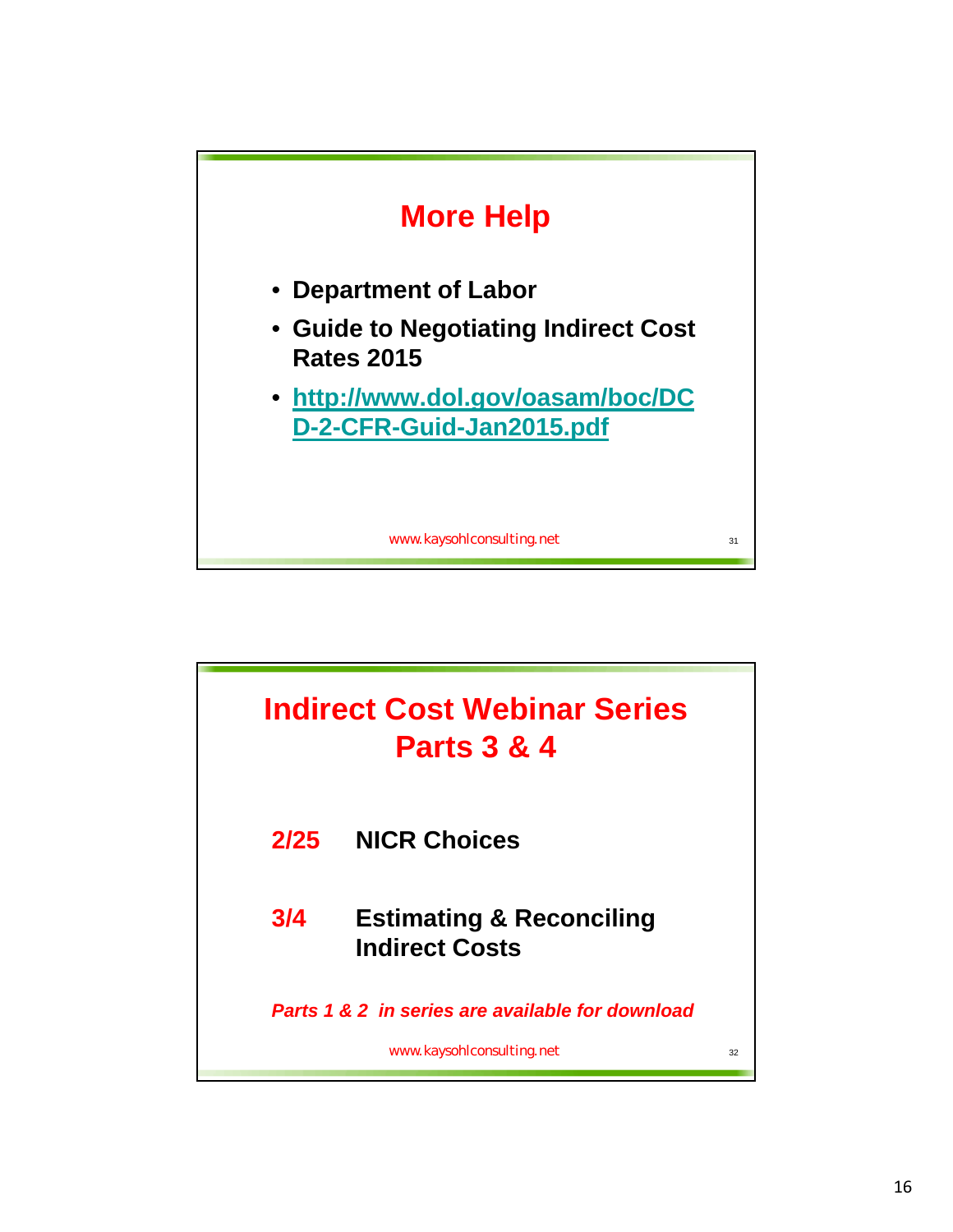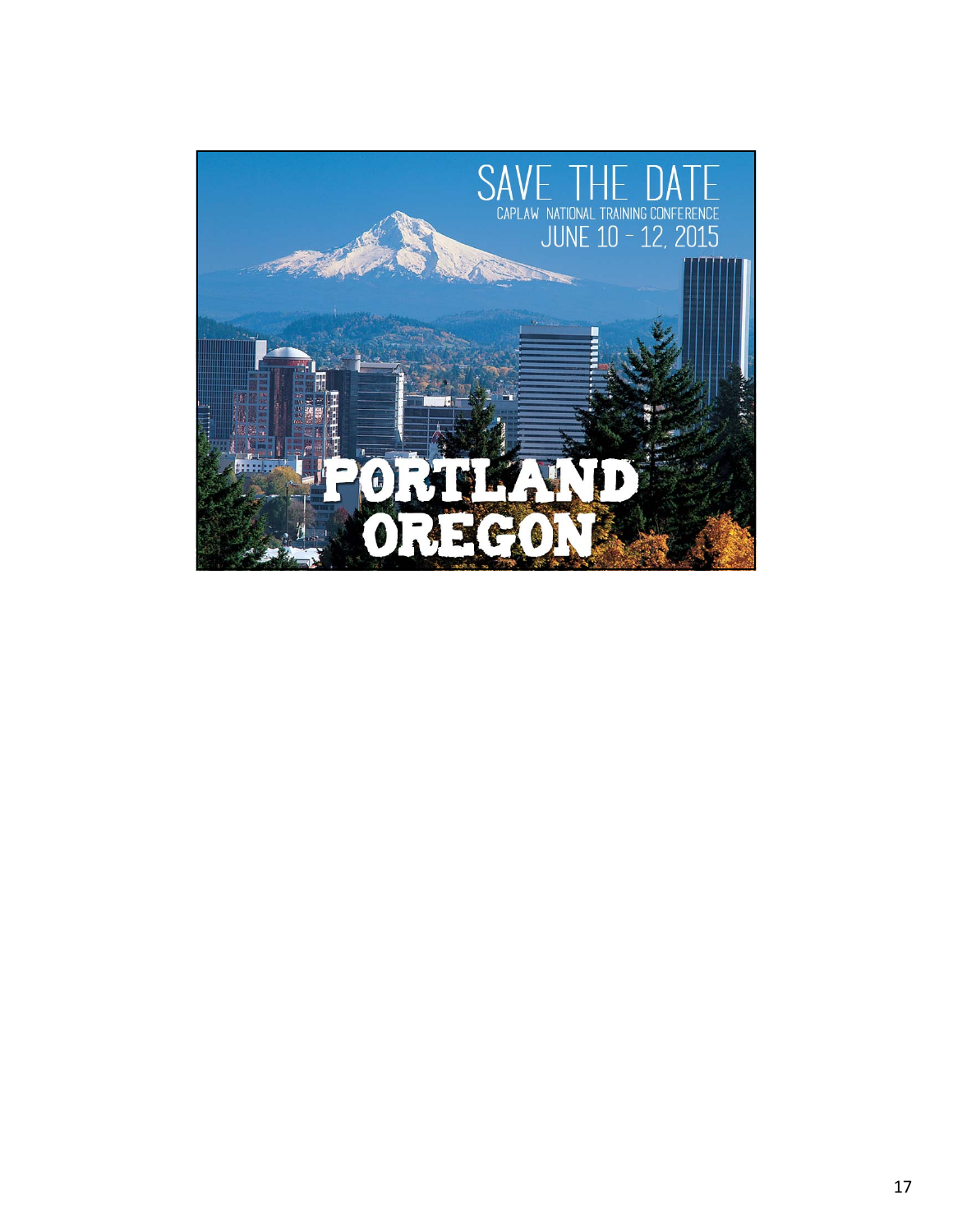#### **MDTCIndirectIndirect Expenses** 4,450,000 4,450,000**TOTAL rateindirect Unallow** 4,000,000  **4,000,000 400,000** 10,000**costs 0.10 direct** Excluded **Excluded** 40,000**costs Indirect costs** 400,000 4,000,000 **MTDC** 1,000,000**1 direct prog** 2,100,000**prog 2 direct** 700,000**direct prog 3 unallow direct** 200,000 **cost**

#### Indirect Cost Rate Modified Total Direct Cost Base<br>Pase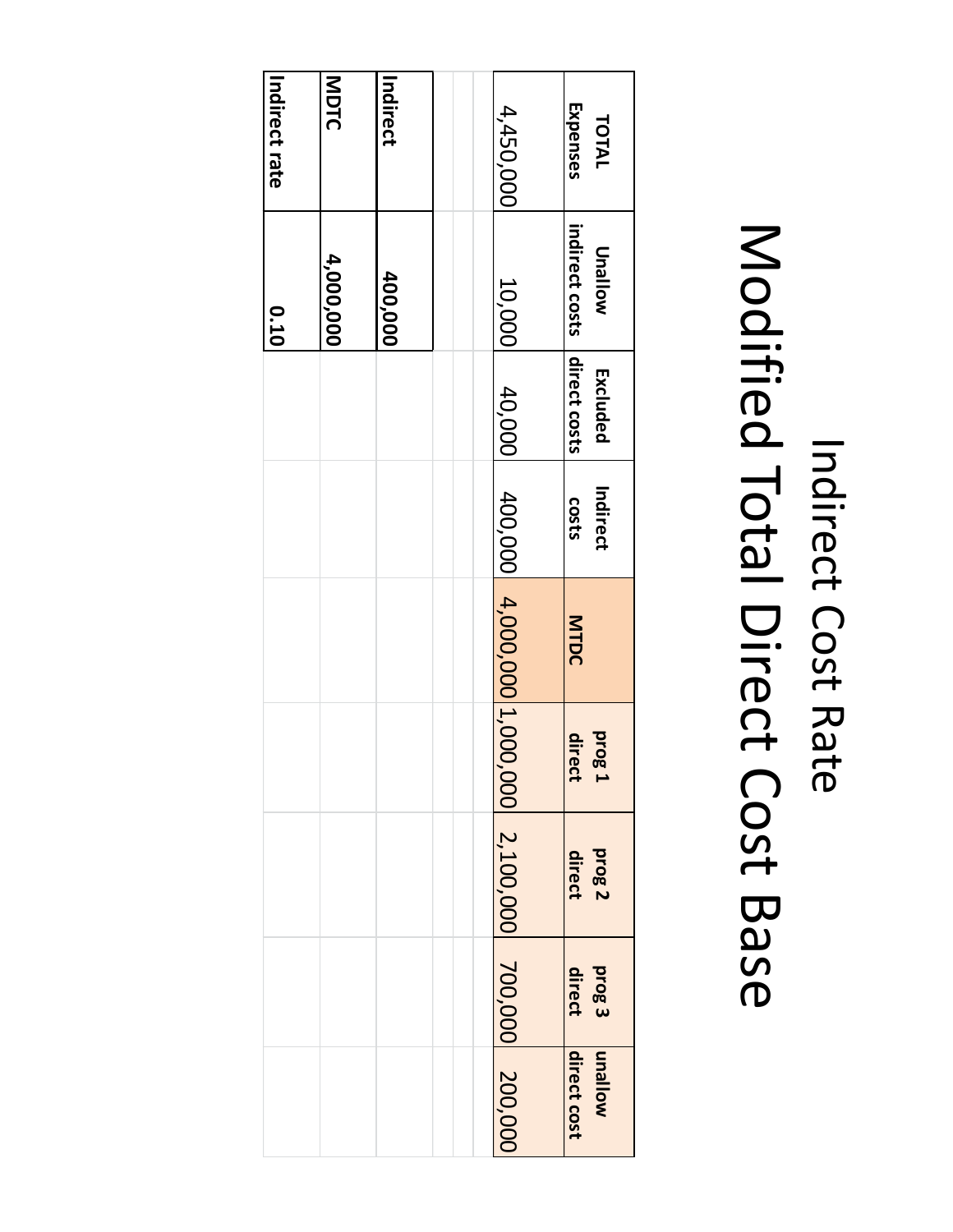# Applying Indirect Cost Rate

| Total Costs       | Unallow indirect | Excluded costs | <b>Indirect Rate .10</b> | 4,450,000<br>10,000         | Expenses<br>TOTAL<br>indirect costs   direct costs<br><b>Unallow</b> |
|-------------------|------------------|----------------|--------------------------|-----------------------------|----------------------------------------------------------------------|
|                   |                  |                |                          | 40,000                      | Excluded                                                             |
|                   |                  |                |                          |                             | Indirect<br><b>COStS</b>                                             |
|                   |                  |                | 400,000 100              | 400,000 4,000,000 1,000,000 | MTDC                                                                 |
| 1,100             |                  |                | 000                      |                             | <b>brg</b><br>direct                                                 |
| $ 000 $ 2,310,000 |                  |                | 210,000                  | 2,100,000                   | prog <sub>2</sub><br>direct                                          |
| 810,000           |                  | 40,000         | 70,000                   |                             | <b>prog3</b><br>direct                                               |
| 230,000           | 10,000           |                | 20,000                   | 700,000 200,000             | <b>Mollenu</b><br>direct cost                                        |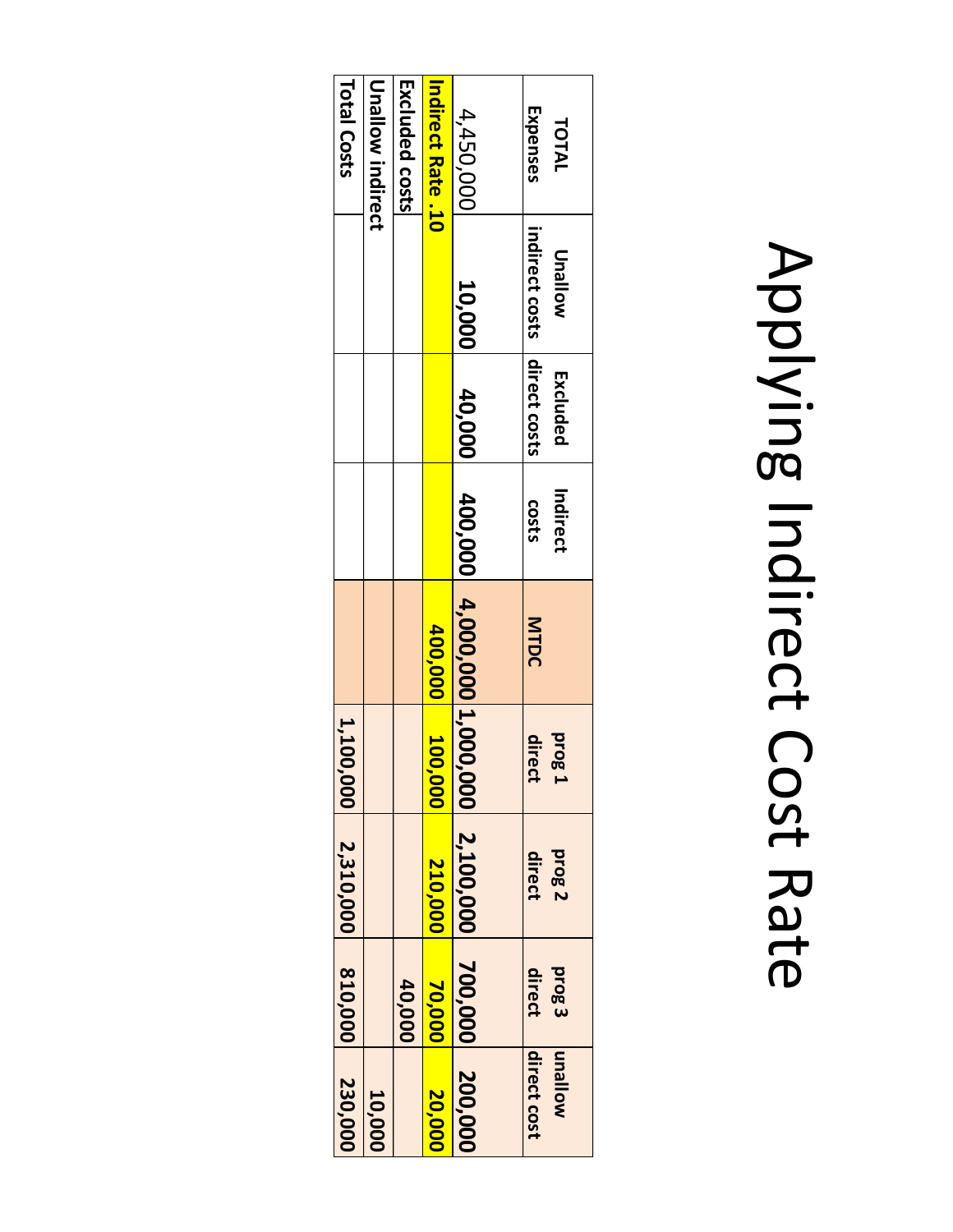### Indirect Rate  $\vee$ 10%

| Indirect rate | MDTC      | Indirect | 4,450,000                   | Expenses<br>TOTAL                   |
|---------------|-----------|----------|-----------------------------|-------------------------------------|
| 0.16          | 3,800,000 | 600,000  | 10,000                      | Unallow<br>indirect<br><b>COStS</b> |
|               |           |          | 40,000                      | direct costs<br>Excluded            |
|               |           |          |                             | Indirect<br>costs                   |
|               |           |          | 600,000 3,800,000 1,000,000 | MTDC                                |
|               |           |          |                             | direct<br><b>prog 1</b>             |
|               |           |          | 1,900,000 700,000 200,000   | prog <sub>2</sub><br>direct         |
|               |           |          |                             | direct<br>prog <sub>3</sub>         |
|               |           |          |                             | direct cost<br><b>Mollenu</b>       |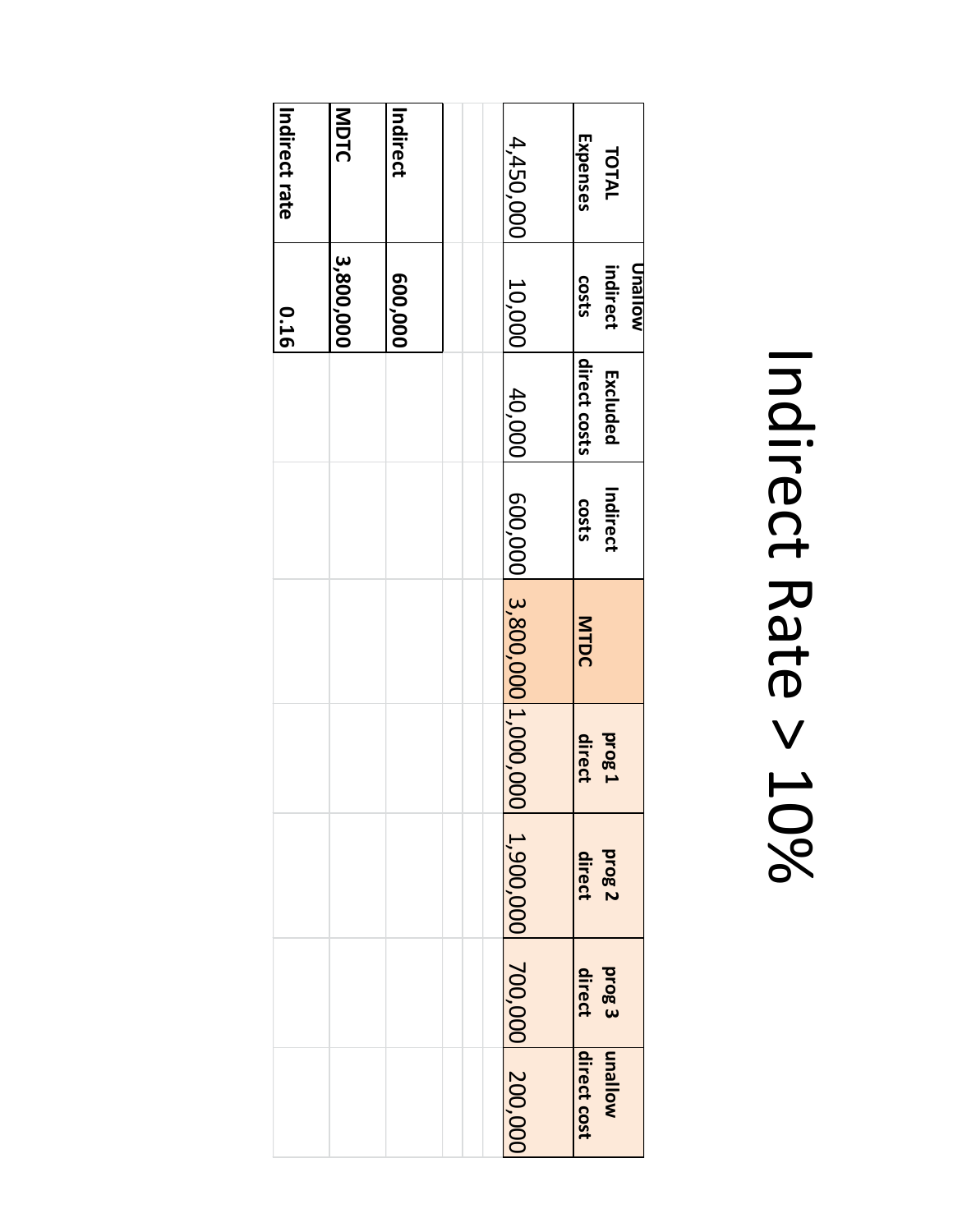## Applying 10% Limit

| 445,000     | 810,000           | 0,000 2,090,000   | 1,100             |                 | 5,000        |               |              | Total Costs           |
|-------------|-------------------|-------------------|-------------------|-----------------|--------------|---------------|--------------|-----------------------|
| 10,000      |                   |                   |                   |                 |              |               | -10000       | indirect costs        |
|             |                   |                   |                   |                 |              |               |              | <b>Unallow</b>        |
|             | 40,000            |                   |                   |                 |              | <b>00000-</b> |              | Excluded costs        |
| 215,000     |                   |                   |                   |                 | -215,000     |               |              | <b>above 10 %</b>     |
|             |                   |                   |                   |                 |              |               |              | <b>Indirect Costs</b> |
| 20,000      | 70,000            | 190,000           | 100,000           | 380,000         | -380,000     |               |              | De Minimis Rate 10%   |
| 200,000     | 700,000           | 1,900,000         | 5,000             | 3,800,000 1,000 | 600,000      | 40,000        | 10,000       | 4,450,000             |
|             |                   |                   |                   |                 |              |               |              |                       |
| direct cost | direct            | direct            | direct            | MTDC            | <b>COSTS</b> | direct costs  | <b>costs</b> | Expenses              |
| wollsnu     | prog <sub>3</sub> | prog <sub>2</sub> | prog <sub>1</sub> |                 | Indirect     | Excluded      | indirect     | TOTAL                 |
|             |                   |                   |                   |                 |              |               | Molleun      |                       |